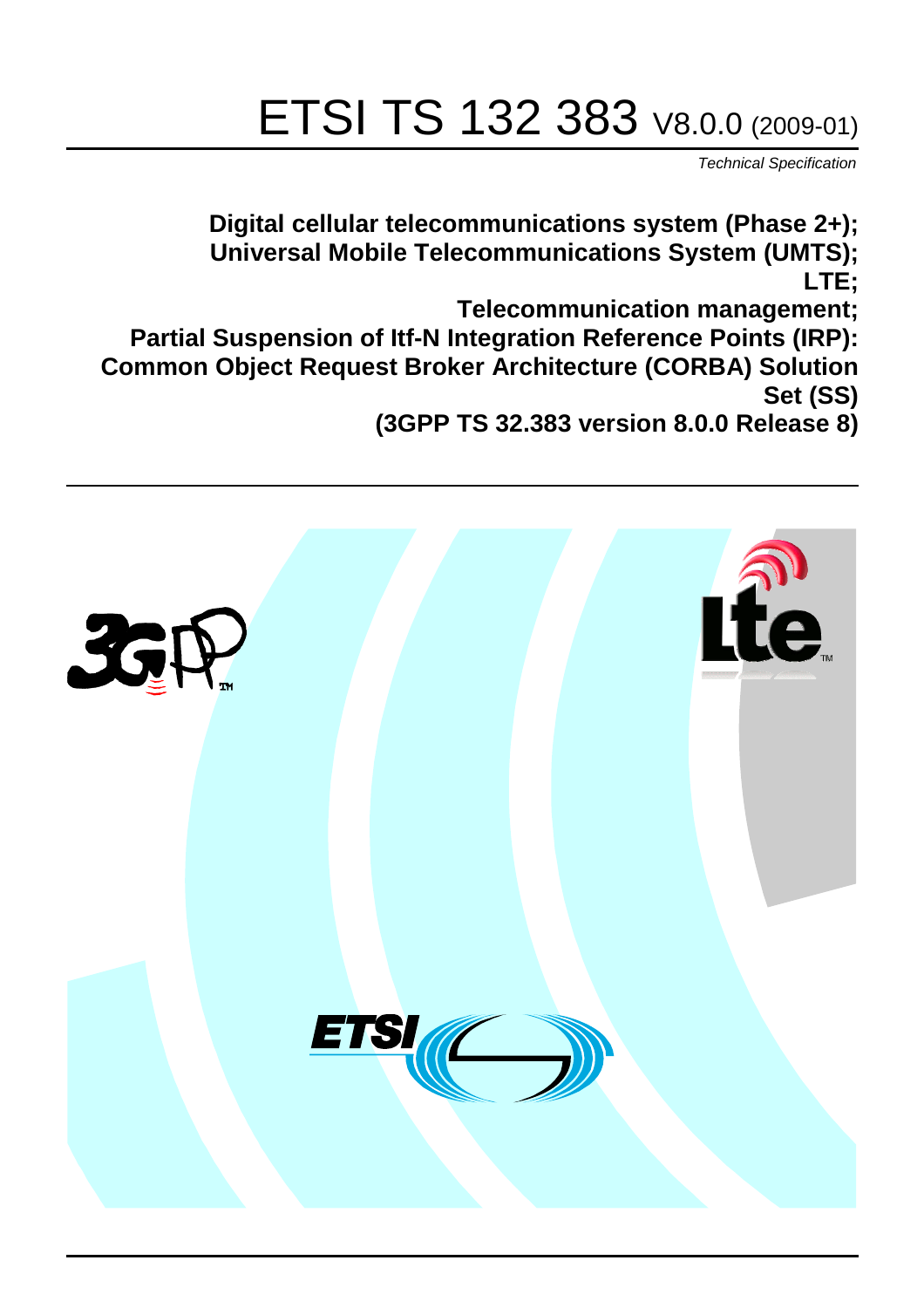Reference RTS/TSGS-0532383v800

Keywords

GSM, LTE, UMTS

#### *ETSI*

#### 650 Route des Lucioles F-06921 Sophia Antipolis Cedex - FRANCE

Tel.: +33 4 92 94 42 00 Fax: +33 4 93 65 47 16

Siret N° 348 623 562 00017 - NAF 742 C Association à but non lucratif enregistrée à la Sous-Préfecture de Grasse (06) N° 7803/88

#### *Important notice*

Individual copies of the present document can be downloaded from: [http://www.etsi.org](http://www.etsi.org/)

The present document may be made available in more than one electronic version or in print. In any case of existing or perceived difference in contents between such versions, the reference version is the Portable Document Format (PDF). In case of dispute, the reference shall be the printing on ETSI printers of the PDF version kept on a specific network drive within ETSI Secretariat.

Users of the present document should be aware that the document may be subject to revision or change of status. Information on the current status of this and other ETSI documents is available at <http://portal.etsi.org/tb/status/status.asp>

If you find errors in the present document, please send your comment to one of the following services: [http://portal.etsi.org/chaircor/ETSI\\_support.asp](http://portal.etsi.org/chaircor/ETSI_support.asp)

#### *Copyright Notification*

No part may be reproduced except as authorized by written permission. The copyright and the foregoing restriction extend to reproduction in all media.

> © European Telecommunications Standards Institute 2009. All rights reserved.

**DECT**TM, **PLUGTESTS**TM, **UMTS**TM, **TIPHON**TM, the TIPHON logo and the ETSI logo are Trade Marks of ETSI registered for the benefit of its Members.

**3GPP**TM is a Trade Mark of ETSI registered for the benefit of its Members and of the 3GPP Organizational Partners. **LTE**™ is a Trade Mark of ETSI currently being registered

for the benefit of its Members and of the 3GPP Organizational Partners.

**GSM**® and the GSM logo are Trade Marks registered and owned by the GSM Association.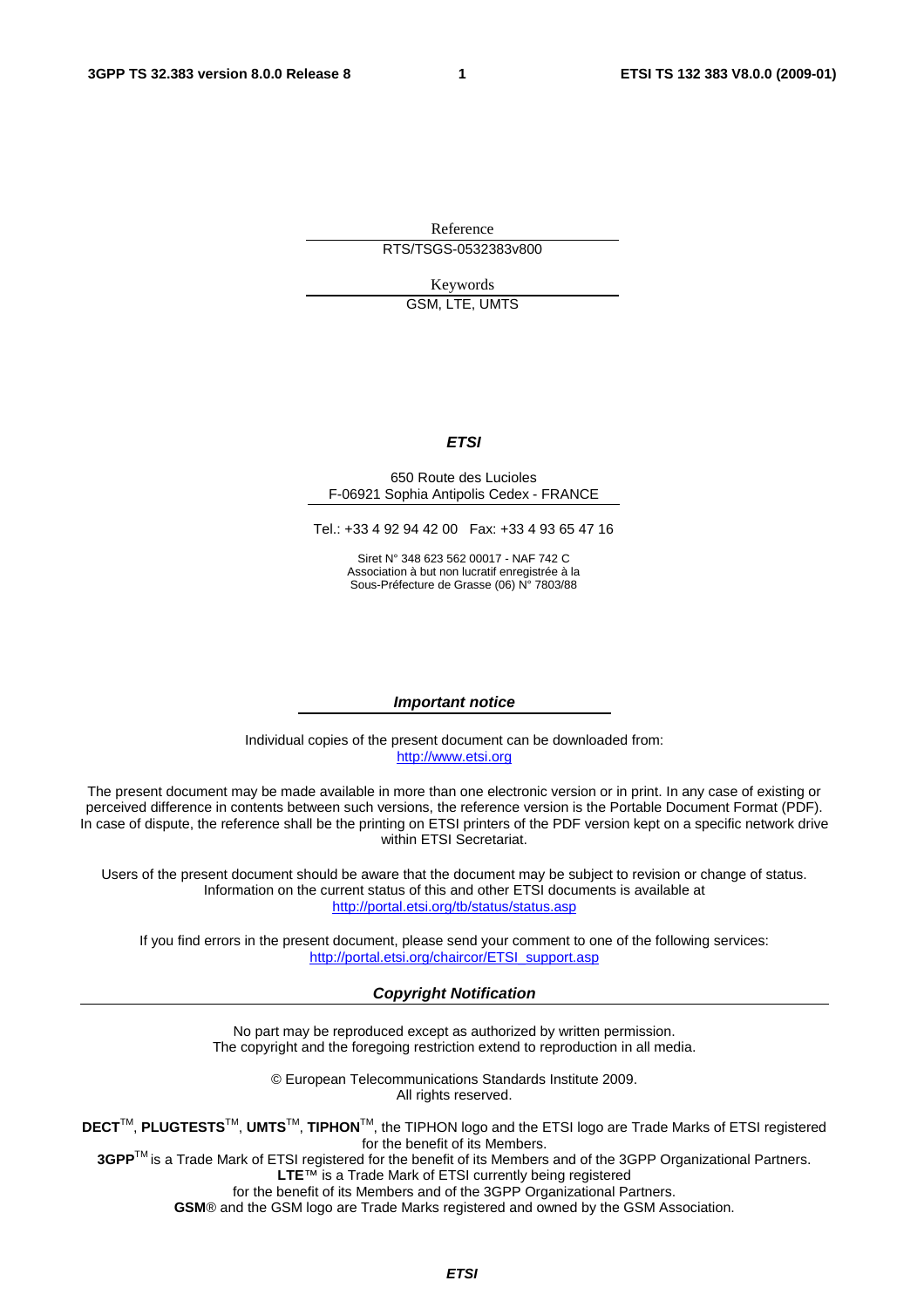# Intellectual Property Rights

IPRs essential or potentially essential to the present document may have been declared to ETSI. The information pertaining to these essential IPRs, if any, is publicly available for **ETSI members and non-members**, and can be found in ETSI SR 000 314: *"Intellectual Property Rights (IPRs); Essential, or potentially Essential, IPRs notified to ETSI in respect of ETSI standards"*, which is available from the ETSI Secretariat. Latest updates are available on the ETSI Web server [\(http://webapp.etsi.org/IPR/home.asp](http://webapp.etsi.org/IPR/home.asp)).

Pursuant to the ETSI IPR Policy, no investigation, including IPR searches, has been carried out by ETSI. No guarantee can be given as to the existence of other IPRs not referenced in ETSI SR 000 314 (or the updates on the ETSI Web server) which are, or may be, or may become, essential to the present document.

### Foreword

This Technical Specification (TS) has been produced by ETSI 3rd Generation Partnership Project (3GPP).

The present document may refer to technical specifications or reports using their 3GPP identities, UMTS identities or GSM identities. These should be interpreted as being references to the corresponding ETSI deliverables.

The cross reference between GSM, UMTS, 3GPP and ETSI identities can be found under <http://webapp.etsi.org/key/queryform.asp>.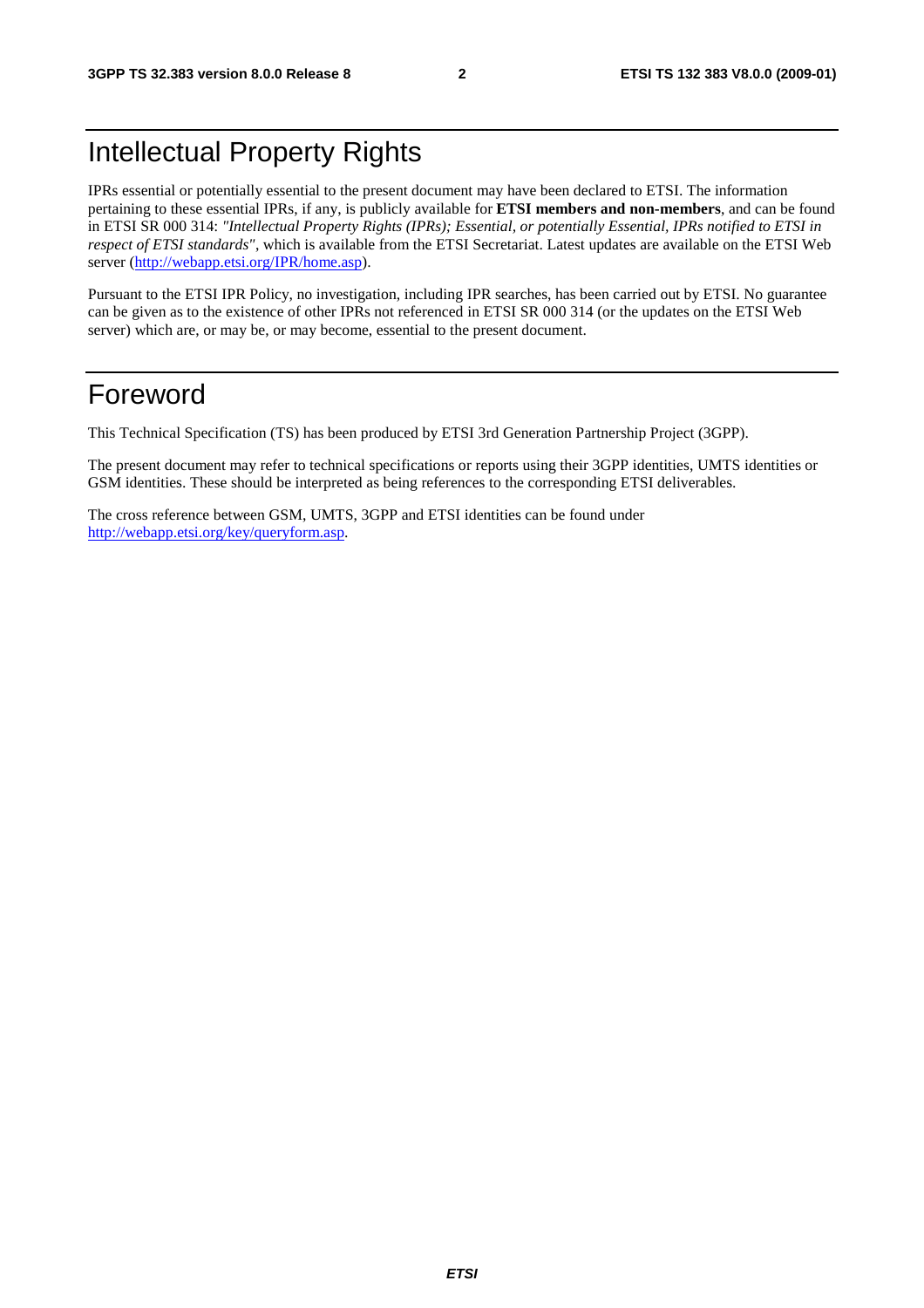$\mathbf{3}$ 

# Contents

| 1                             |  |
|-------------------------------|--|
| 2                             |  |
| 3<br>3.1<br>3.2               |  |
| $\overline{4}$                |  |
| 5<br>5.1<br>5.2<br>5.3<br>5.4 |  |
| Annex A (normative):          |  |
| A.1                           |  |
| A.2                           |  |
| A.3                           |  |
| <b>Annex B</b> (informative): |  |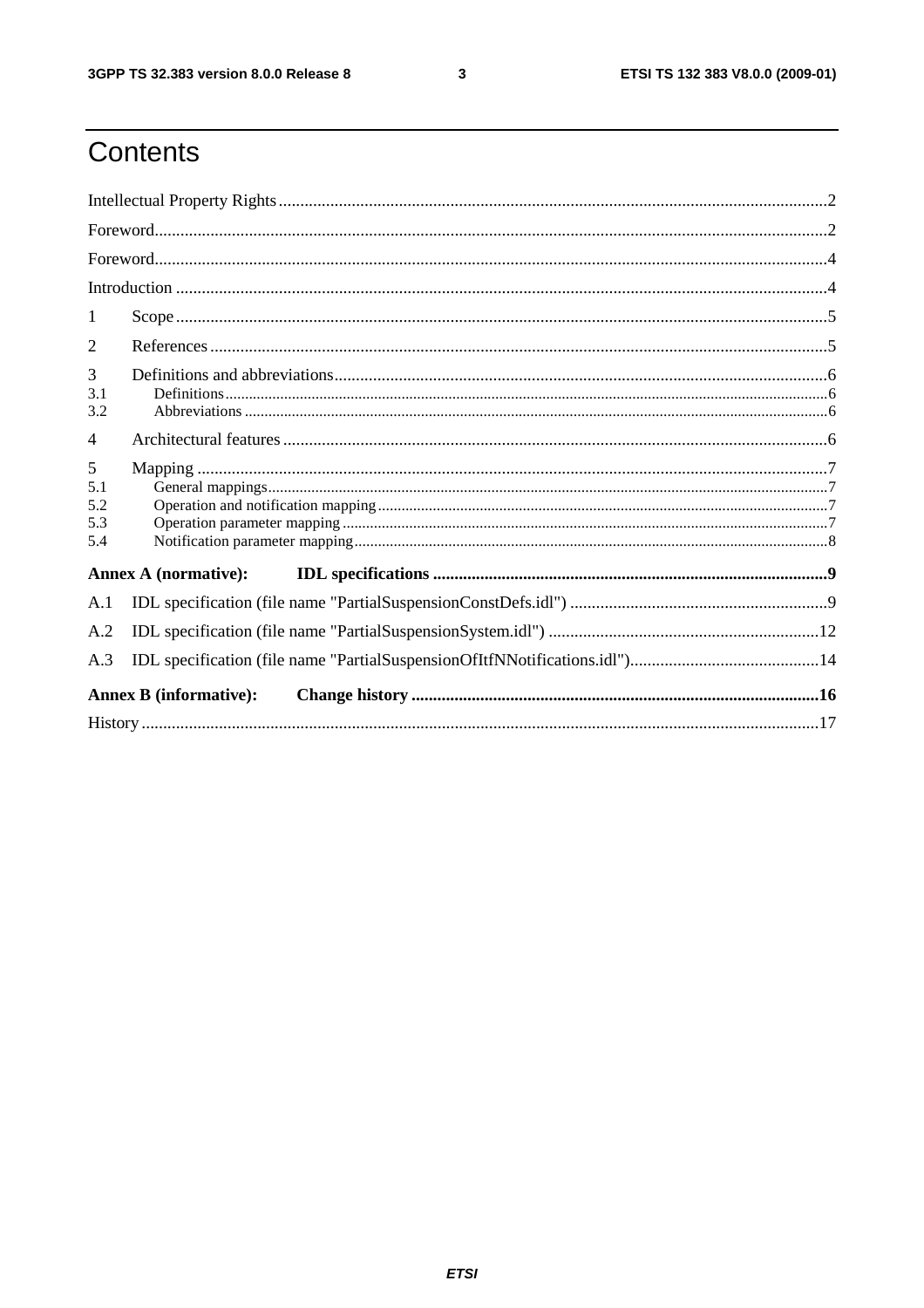### Foreword

This Technical Specification has been produced by the 3<sup>rd</sup> Generation Partnership Project (3GPP).

The contents of the present document are subject to continuing work within the TSG and may change following formal TSG approval. Should the TSG modify the contents of the present document, it will be re-released by the TSG with an identifying change of release date and an increase in version number as follows:

Version x.y.z

where:

- x the first digit:
	- 1 presented to TSG for information;
	- 2 presented to TSG for approval;
	- 3 or greater indicates TSG approved document under change control.
- y the second digit is incremented for all changes of substance, i.e. technical enhancements, corrections, updates, etc.
- z the third digit is incremented when editorial only changes have been incorporated in the document.

### Introduction

The present document is part 3 of a multi-part TS covering the 3<sup>rd</sup> Generation Partnership Project: Technical Specification Group Services and System Aspects; Telecommunication Management; Partial Suspension of Itf-N Integration Reference Point (IRP), as identified below:

- 32.381: "Partial Suspension of Itf-N Integration Reference Point (IRP); Requirements".
- 32.382: "Partial Suspension of Itf-N Integration Reference Point (IRP); Information Service (IS)".
- **32.383: "Partial Suspension of Itf-N Integration Reference Point (IRP); Common Object Request Broker Architecture (CORBA) Solution Set (SS)".**
- 32.385: Partial Suspension of Itf-N Integration Reference Point (IRP); eXtensible Markup Language (XML) definitions.

The Itf-N interface is built up by a number of Integration Reference Points (IRPs) and a related Name Convention, which realise the functional capabilities over this interface. The basic structure of the IRPs is defined in 3GPP TS 32.101 [1] and 3GPP TS 32.102 [2].

Information of an event is carried in notification. An IRPAgent (typically an EM or a NE) emits notifications (see 3GPP TS 32.302 [3]. IRPManager (typically a network management system) receives notifications. In certain scenarios floods of unwanted notifications including alarms will be sent to the IRP manager by network object instances. Thereby the interface and the management systems bear unnecessary load. Even worse: The operator's awareness is drawn away from really urgent events.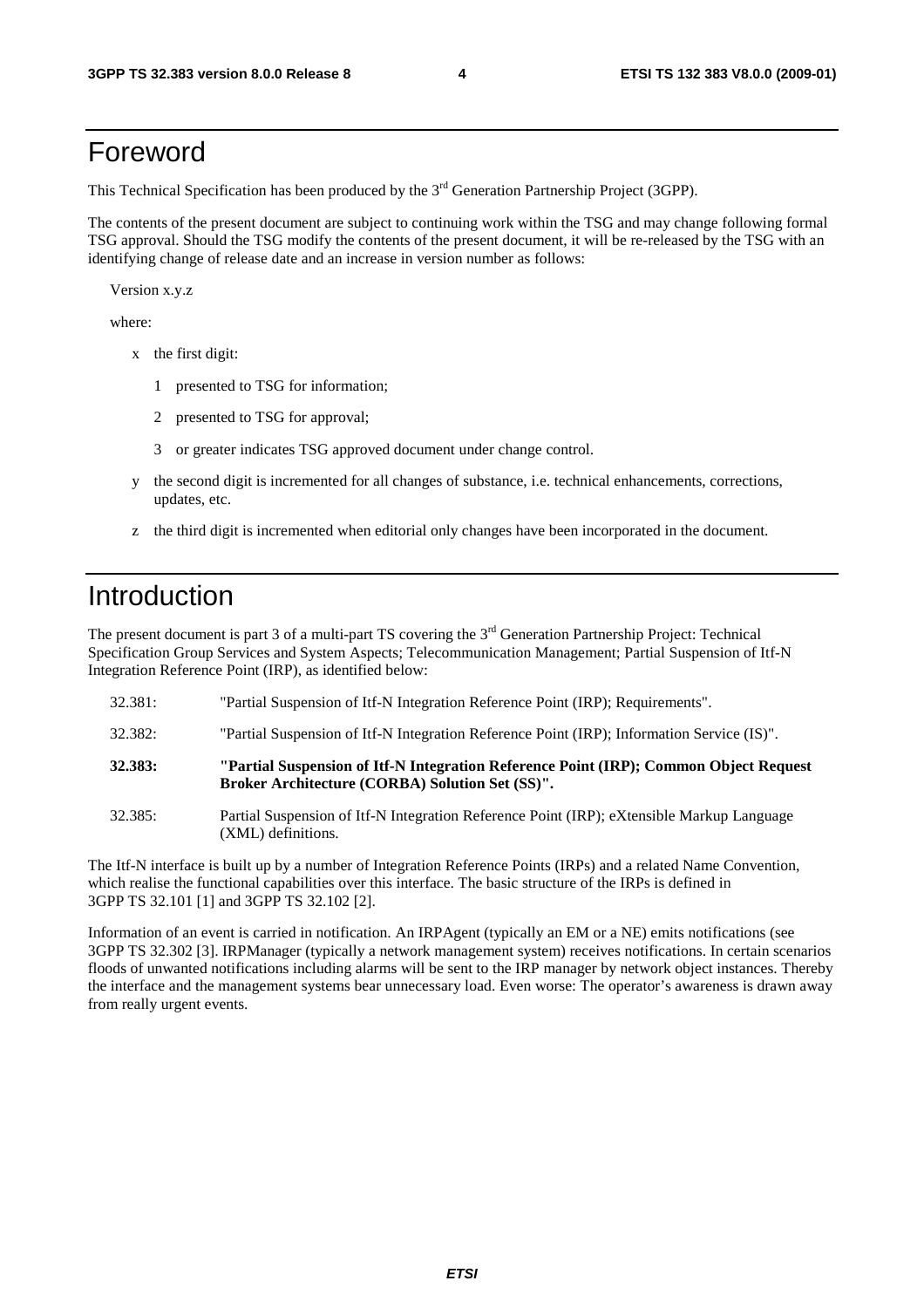### 1 Scope

The purpose of Partial Suspension of Itf-N IRP is to define an interface through which an IRPManager can suspend the forwarding of notifications via Itf-N which were generated in parts of the managed systems.

The present document is the "CORBA Solution Set" of Partial Suspension of Itf-N IRP for the IRP whose semantics is specified in Partial Suspension of Itf-N IRP Information Service (3GPP TS 32.382 [5]).

# 2 References

The following documents contain provisions that, through reference in this text, constitute provisions of the present document.

- References are either specific (identified by date of publication, edition number, version number, etc.) or non-specific.
- For a specific reference, subsequent revisions do not apply.
- For a non-specific reference, the latest version applies. In the case of a reference to a 3GPP document (including a GSM document), a non-specific reference implicitly refers to the latest version of that document in the same Release as the present document.
- [1] 3GPP TS 32.101: "Telecommunication management; Principles and high level requirements".
- [2] 3GPP TS 32.102: "Telecommunication management; Architecture".
- [3] 3GPP TS 32.302: "Telecommunication management; Configuration Management (CM); Notification Integration Reference Point (IRP): Information Service (IS)".
- [4] 3GPP TS 32.381: "Configuration Management (CM); Notification Partial Suspension of Itf-N Integration Reference Point (IRP); Requirements".
- [5] 3GPP TS 32.382: "Configuration Management (CM); Notification Partial Suspension of Itf-N Integration Reference Point (IRP); Information Service (IS)".
- [6] 3GPP TS 32.622: "Telecommunication management; Configuration Management (CM); Generic network resources Integration Reference Point (IRP); Network Resource Model (NRM)".
- [7] 3GPP TS 32.312: "Telecommunication management; Generic Integration Reference Point (IRP) management; Information Service (IS)".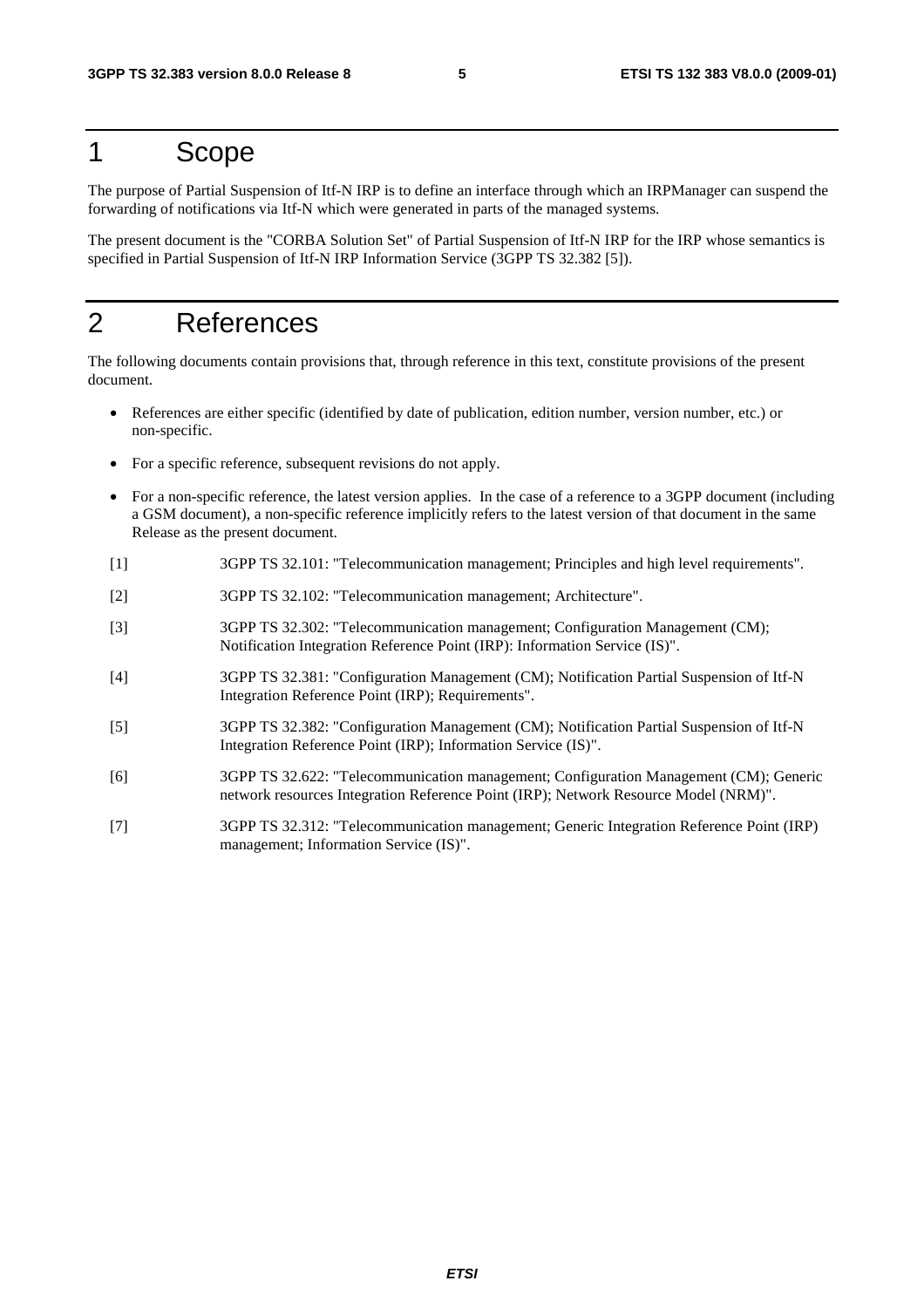# 3 Definitions and abbreviations

#### 3.1 Definitions

For the purposes of the present document, the following terms and definitions apply:

**IRP:** See 3GPP TS 32.101 [1].

**IRPAgent:** See 3GPP TS 32.102 [2].

**IRPManager:** See 3GPP TS 32.102 [2].

**Suspended notification:** See 3GPP TS 32.381 [4].

**Itf-N suspended managed instance:** See 3GPP TS 32.381 [4].

**Partial suspension of Itf-N:** See 3GPP TS 32.381 [4].

#### 3.2 Abbreviations

For the purposes of the present document, the following abbreviations apply:

| Information Service (see 3GPP TS 32.101 [1]) |
|----------------------------------------------|
|                                              |
|                                              |
|                                              |
|                                              |

# 4 Architectural features

The overall architectural feature of Partial Suspension of Itf-N IRP is specified in 3GPP TS 32.382 [5].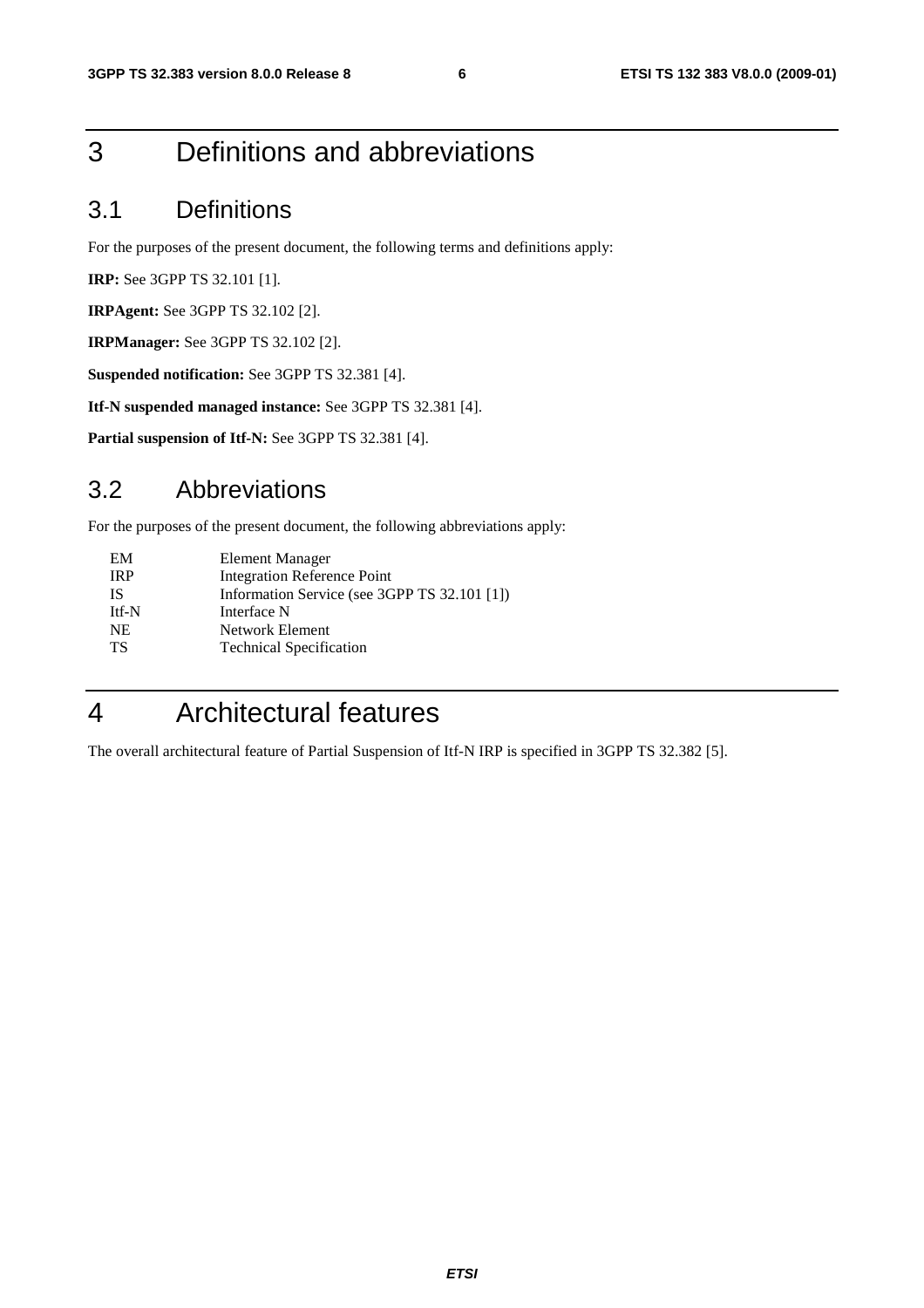# 5 Mapping

#### 5.1 General mappings

Not applicable.

### 5.2 Operation and notification mapping

The Partial Suspension of Itf-N IRP: IS (see 3GPP TS 32.382 [6]) defines semantics of operations visible across the Partial Suspension of Itf-N IRP. Table 5.2-1 indicates mapping of these operations and notifications to their equivalents defined in this SS.

#### **Table 5.2-1: Mapping from IS Operation and Notification to SS equivalents**

| <b>IS Operation / Notification</b><br>(3GPP TS 32.382 [5]) | <b>SS Method</b>                       | Qualifier |
|------------------------------------------------------------|----------------------------------------|-----------|
| setPartialSuspensionOfItfN                                 | IsetPartialSuspensionOfItfN            | M         |
| removePartialSuspensionOfItfN                              | IremovePartialSuspensionOfItfN         | M         |
| readActivePartialSuspensionsOfItfN                         | IreadActivePartialSuspensionsOfItfN    |           |
| notifyChangeOfPartialSuspensionOfItfN                      | InotifyChangeOfPartialSuspensionOfItfN | M         |

### 5.3 Operation parameter mapping

The Partial Suspension of Itf-N IRP: IS (see 3GPP TS 32.382 [6]) defines semantics of parameters carried in operations across the Partial Suspension of Itf-N IRP. The following tables indicate the mapping of these parameters, as per operation, to their equivalents defined in this SS.

#### **Table 5.3-1: Mapping from IS setPartialSuspensionOfItfN parameters to SS equivalents**

| <b>IS Operation parameter</b> | <b>SS Method parameter</b>                                                                                                                                                                                                                                                                                                                            | Qualifier |
|-------------------------------|-------------------------------------------------------------------------------------------------------------------------------------------------------------------------------------------------------------------------------------------------------------------------------------------------------------------------------------------------------|-----------|
| managerReference              | PartialSuspensionConstDefs::ManagerReference                                                                                                                                                                                                                                                                                                          | м         |
| baseMOInstance                | PartialSuspensionConstDefs::DNOpt                                                                                                                                                                                                                                                                                                                     | O         |
| scope                         | PartialSuspensionConstDefs::ScopeTypeConditional                                                                                                                                                                                                                                                                                                      | CМ        |
| partialSuspensionId           | PartialSuspensionConstDefs::PartialSuspensionIdConditional                                                                                                                                                                                                                                                                                            | CМ        |
|                               | conflictingPartialSuspensionList   PartialSuspensionConstDefs::PartialSuspensionListConditional                                                                                                                                                                                                                                                       | CМ        |
| activationTime                | PartialSuspensionConstDefs::ActivationTimeOpt                                                                                                                                                                                                                                                                                                         | O         |
| status                        | Exceptions:<br>PartialSuspensionConstDefs::SetPartialSuspensionOfItfN<br>PartialSuspensionConstDefs::AtLeastOneInstanceAlreadySuspended<br>GenericIRPManagementSystem::ParameterNotSupported,<br>GenericIRPManagementSystem::InvalidParameter,<br>GenericIRPManagementSystem::ValueNotSupported,<br>GenericIRPManagementSystem::OperationNotSupported | M         |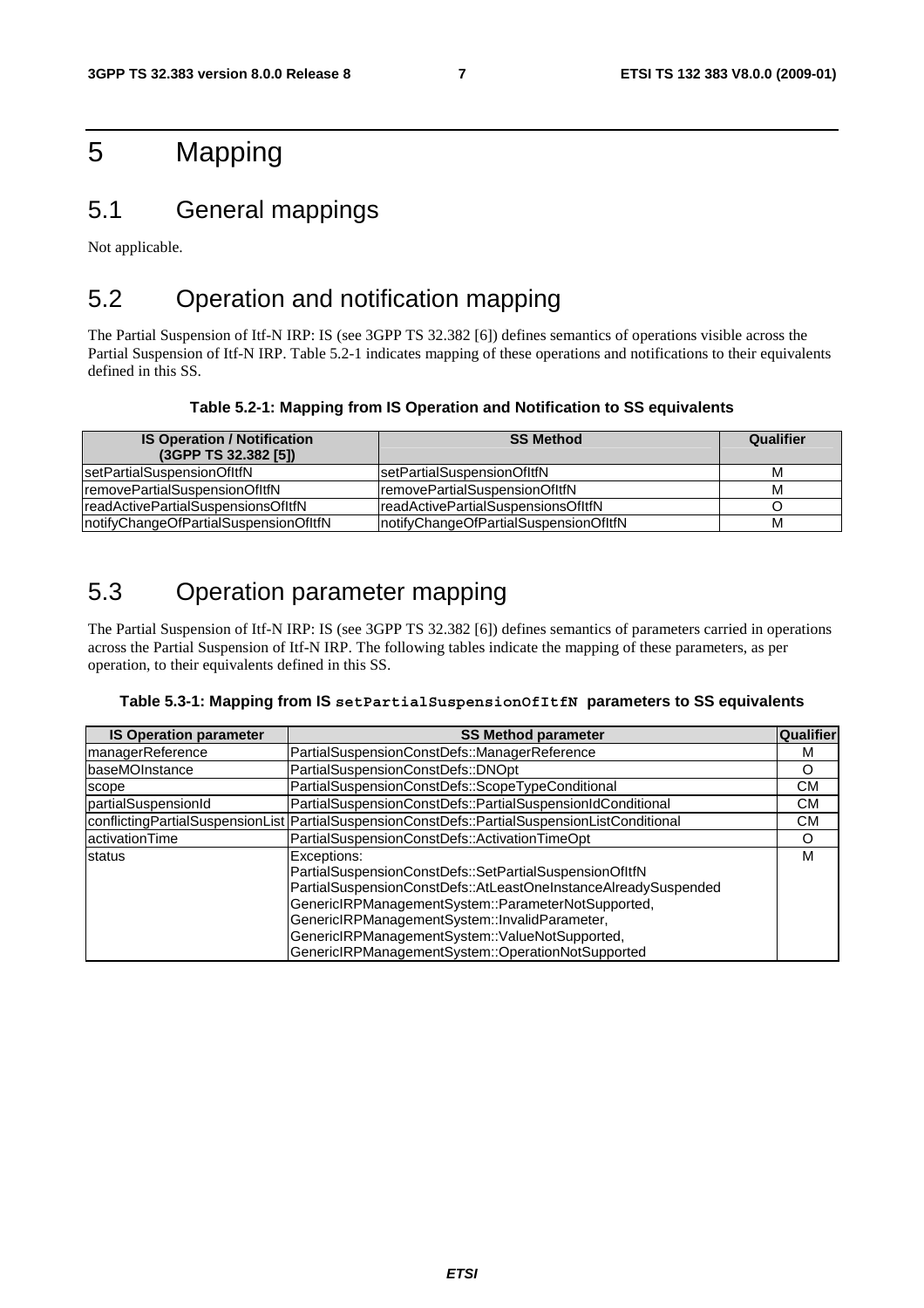|  | Table 5.3-2: Mapping from IS ${\tt removePartials}$ uspen ${\tt sionOfItfN}$ parameters to SS equivalents |  |
|--|-----------------------------------------------------------------------------------------------------------|--|
|--|-----------------------------------------------------------------------------------------------------------|--|

| <b>IS Operation parameter</b> | <b>SS Method parameter</b>                                                                                                                                                                                                                                                             | Qualifier |
|-------------------------------|----------------------------------------------------------------------------------------------------------------------------------------------------------------------------------------------------------------------------------------------------------------------------------------|-----------|
| managerReference              | PartialSuspensionConstDefs::ManagerReference                                                                                                                                                                                                                                           | м         |
| partialSuspensionId           | PartialSuspensionConstDefs::PartialSuspensionId                                                                                                                                                                                                                                        | M         |
| status                        | Exceptions:<br>PartialSuspensionConstDefs::RemovePartialSuspensionOfItfN<br>GenericIRPManagementSystem::ParameterNotSupported,<br>GenericIRPManagementSystem::InvalidParameter,<br>GenericIRPManagementSystem::ValueNotSupported,<br>GenericIRPManagementSystem::OperationNotSupported | м         |

#### **Table 5.3-3: Mapping from IS readActivePartialSuspensionsOfItfN parameters to SS equivalents**

| <b>IS Operation parameter</b> | <b>SS Method parameter</b>                                                                                                                                                                                                                                                                  | <b>Qualifier</b> |
|-------------------------------|---------------------------------------------------------------------------------------------------------------------------------------------------------------------------------------------------------------------------------------------------------------------------------------------|------------------|
| activePartialSuspensionList   | PartialSuspensionConstDefs::PartialSuspensionListConditional                                                                                                                                                                                                                                | CМ               |
| status                        | Exceptions:<br>PartialSuspensionConstDefs::ReadActivePartialSuspensionsOfItfN<br>GenericIRPManagementSystem::ParameterNotSupported,<br>GenericIRPManagementSystem::InvalidParameter,<br>GenericIRPManagementSystem::ValueNotSupported,<br>GenericIRPManagementSystem::OperationNotSupported | м                |

# 5.4 Notification parameter mapping

#### **Table 5.4-1: Mapping from IS** notifyChangeOfPartialSuspensionOfItfN **parameters to SS equivalents**

| <b>IS Operation parameter</b> | <b>SS Method parameter</b>                       | <b>Qualifier</b> |
|-------------------------------|--------------------------------------------------|------------------|
| managerReference              | PartialSuspensionConstDefs::ManagerReference     | M                |
| typeOfChange                  | PartialSuspensionConstDefs::TypeOfChange         | M                |
| partialSuspensionId           | PartialSuspensionConstDefs::PartialSuspensionId  | M                |
| <b>baseMOInstance</b>         | PartialSuspensionConstDefs::DNOpt                | CO               |
| scope                         | PartialSuspensionConstDefs::ScopeTypeConditional | <b>CM</b>        |
| activationTime                | PartialSuspensionConstDefs::ActivationTimeOpt    | CO               |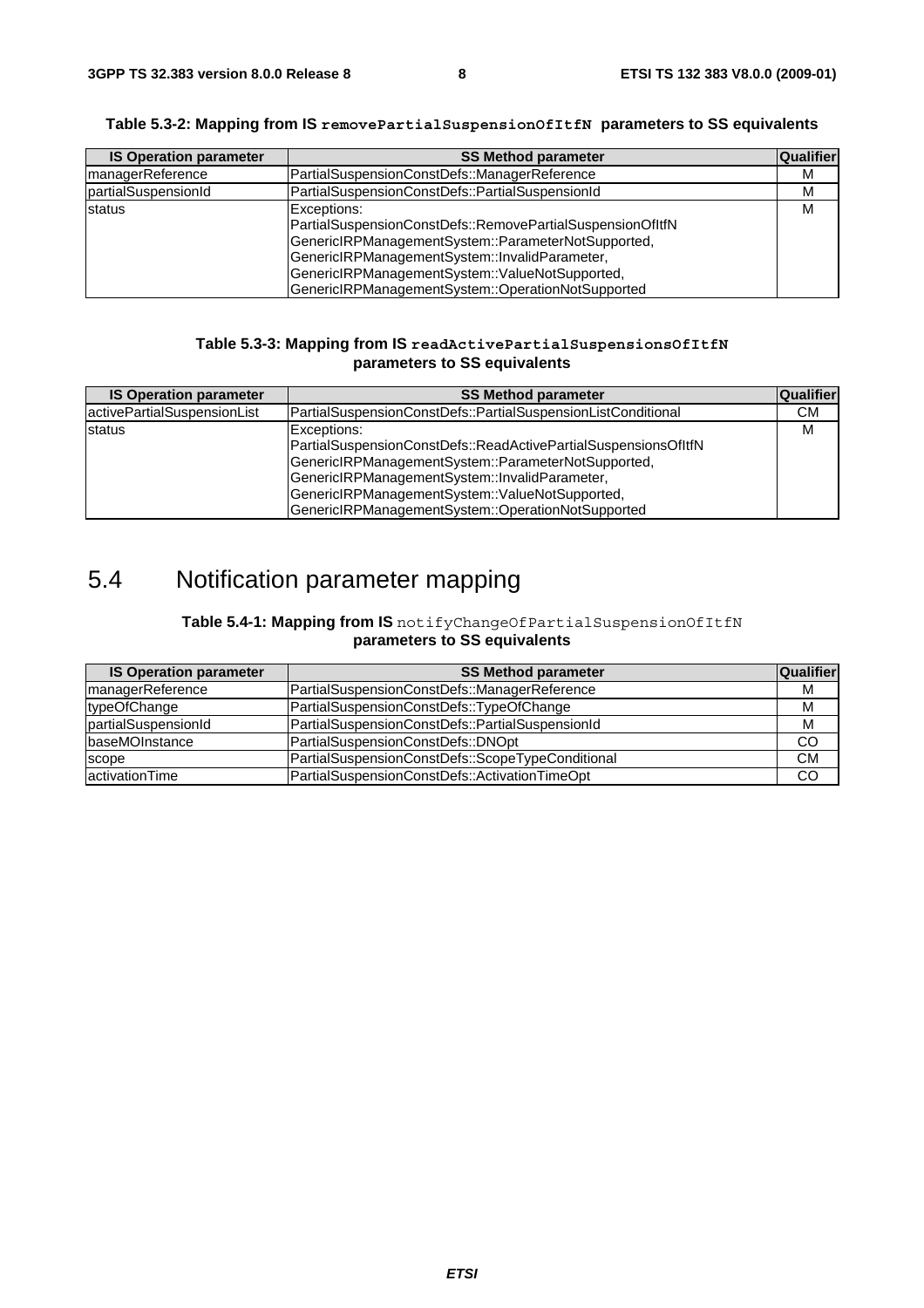# Annex A (normative): IDL specifications

// File: PartialSuspensionConstDefs.idl

## A.1 IDL specification (file name "PartialSuspensionConstDefs.idl")

```
#ifndef _PARTIAL_SUSPENSION_CONST_DEFS_IDL_ 
#define _PARTIAL_SUSPENSION_CONST_DEFS_IDL_ 
#include <TimeBase.idl> 
#include <KernelCmConstDefs.idl> 
#include <NotificationIRPConstDefs.idl> 
// This statement must appear after all include statements 
#pragma prefix "3gppsa5.org" 
/* ## Module: PartialSuspensionConstDefs */ 
module PartialSuspensionConstDefs 
{ 
/******************************************************************/ 
/* definition of types used in operations for Partial Suspension: */ 
/******************************************************************/ 
/* types used in several operations: */ 
    typedef string ManagerReference; 
    typedef string PartialSuspensionId; 
/*
    PartialSuspensionIdConditional is a type carrying a conditional parameter. 
    The boolean shall be TRUE, if the condition described in TS 32.382 is fulfilled. 
    In this case the value is present. Otherwise the value is be absent. 
    */ 
   union PartialSuspensionIdConditional switch (boolean) 
    { 
       case TRUE: PartialSuspensionId value; 
    }; 
/*
   DNOpt is a type carrying an optional parameter. 
    If the boolean is TRUE, then the value is present. 
    Otherwise the value is absent. 
    */ 
   union DNOpt switch (boolean) 
    { 
       case TRUE: KernelCmConstDefs::DN value; 
    }; 
/*
    ScopeTypeConditional is a type carrying a conditional parameter. 
    The boolean shall be TRUE, if the condition described in TS 32.382 is fulfilled. 
    In this case the value is present. Otherwise the value is be absent. 
    */ 
   union ScopeTypeConditional switch (boolean) 
    { 
       case TRUE: KernelCmConstDefs::ScopeType value; 
    };
```

```
typedef TimeBase::UtcT ActivationTime;
```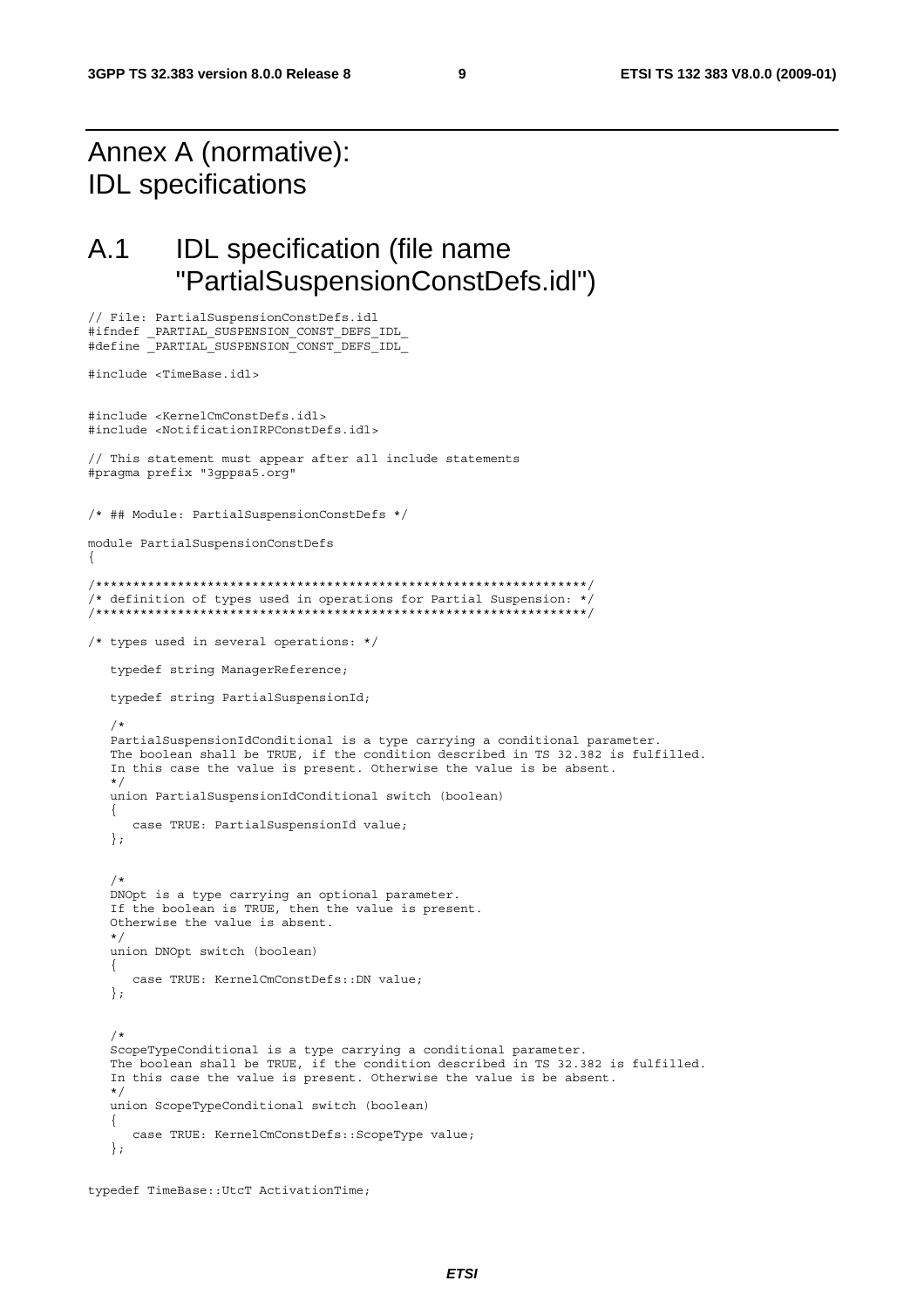```
 /* 
    ActivationTimeOpt is a type carrying an optional parameter. 
    If the boolean is TRUE, then the value is present. 
    Otherwise the value is absent. 
    */ 
    union ActivationTimeOpt switch (boolean) 
    { 
      case TRUE: ActivationTime value; 
    }; 
    struct PartialSuspensionParameter 
\left\{ \begin{array}{ccc} 1 & 1 \\ 1 & 1 \end{array} \right\} KernelCmConstDefs::DN baseObjectInstance; 
       KernelCmConstDefs::ScopeType scope; 
       ActivationTimeOpt activationTime; 
       }; 
    typedef sequence<PartialSuspensionParameter> PartialSuspensionParameterList; 
    /* 
    PartialSuspensionParameterListConditional is a type carrying a conditional parameter. 
    The boolean shall be TRUE, if the condition described in TS 32.382 is fulfilled. 
    In this case the value is present. Otherwise the value is be absent. 
    */ 
   union PartialSuspensionParameterListConditional switch (boolean) 
    { 
      case TRUE: PartialSuspensionParameterList value; 
    }; 
    struct PartialSuspension 
      \left\{ \right. PartialSuspensionId partialSuspensionId; 
       PartialSuspensionParameterListConditional partialSuspensionParameterList; 
       }; 
    typedef sequence<PartialSuspension> PartialSuspensionList; 
    /* 
    PartialSuspensionListConditional is a type carrying a conditional parameter. 
    The boolean shall be TRUE, if the condition described in TS 32.382 is fulfilled. 
    In this case the value is present. Otherwise the value is be absent. 
    */ 
   union PartialSuspensionListConditional switch (boolean) 
    { 
       case TRUE: PartialSuspensionList value; 
    }; 
    enum Status {SUCCESS, FAILURE}; 
   enum TypeOfChange { SET PARTIAL SUSPENSION, REMOVE PARTIAL SUSPENSION };
/* types used in operation setPartialSuspensionOfItfN: */ 
    /* no typedef specifically for this operation */ 
/* types used in operation removePartialSuspensionOfItfN: */ 
    /* no typedef specifically for this operation */ 
/* types used in operation readActivePartialSuspensionsOfItfN: */ 
    /* no typedef specifically for this operation */ 
/*******************************************************************/ 
/* definition of types in nofications for partial suspension :: */ 
/*******************************************************************/ 
interface AttributeNameValue
```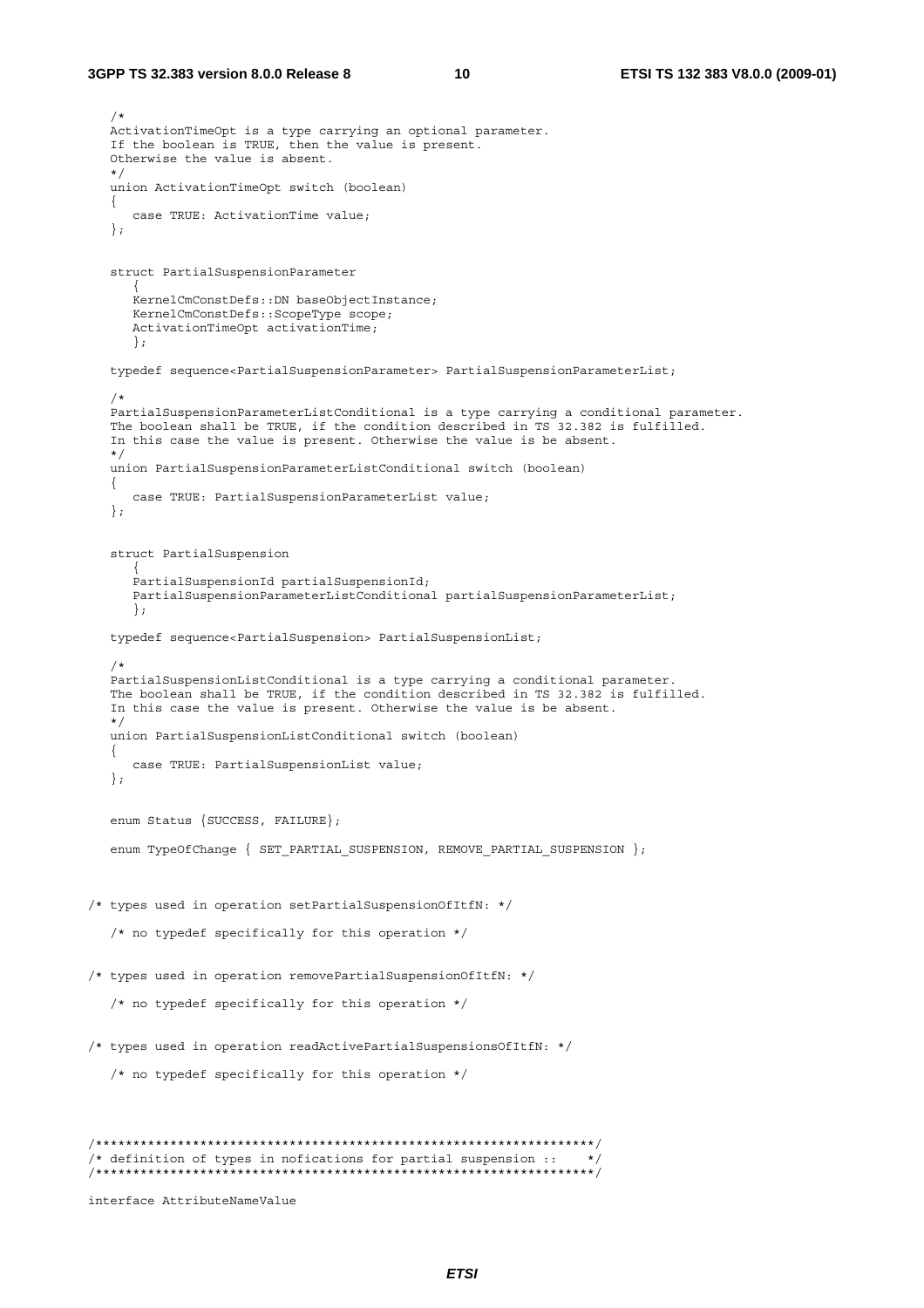```
 { 
   const string MANAGER_REFERENCE = "MANAGER_REFERENCE"; 
const string TYPE OF CHANGE = "TYPE OF CHANGE";
 const string PARTIAL_SUSPENSION_ID = "PARTIAL_SUSPENSION_ID"; 
 const string BASE_MO_INSTANCE = "BASE_MO_INSTANCE"; 
 const string SCOPE = "SCOPE"; 
  const string ACTIVATION TIME = "ACTIVATION TIME";
   }; 
/* types used in notification notifyChangeOfPartialSuspensionOfItfN: */
```

```
\prime\star no typedef specifically for this notfication \star/
```
};

#endif // \_PARTIAL\_SUSPENSION\_CONST\_DEFS\_IDL\_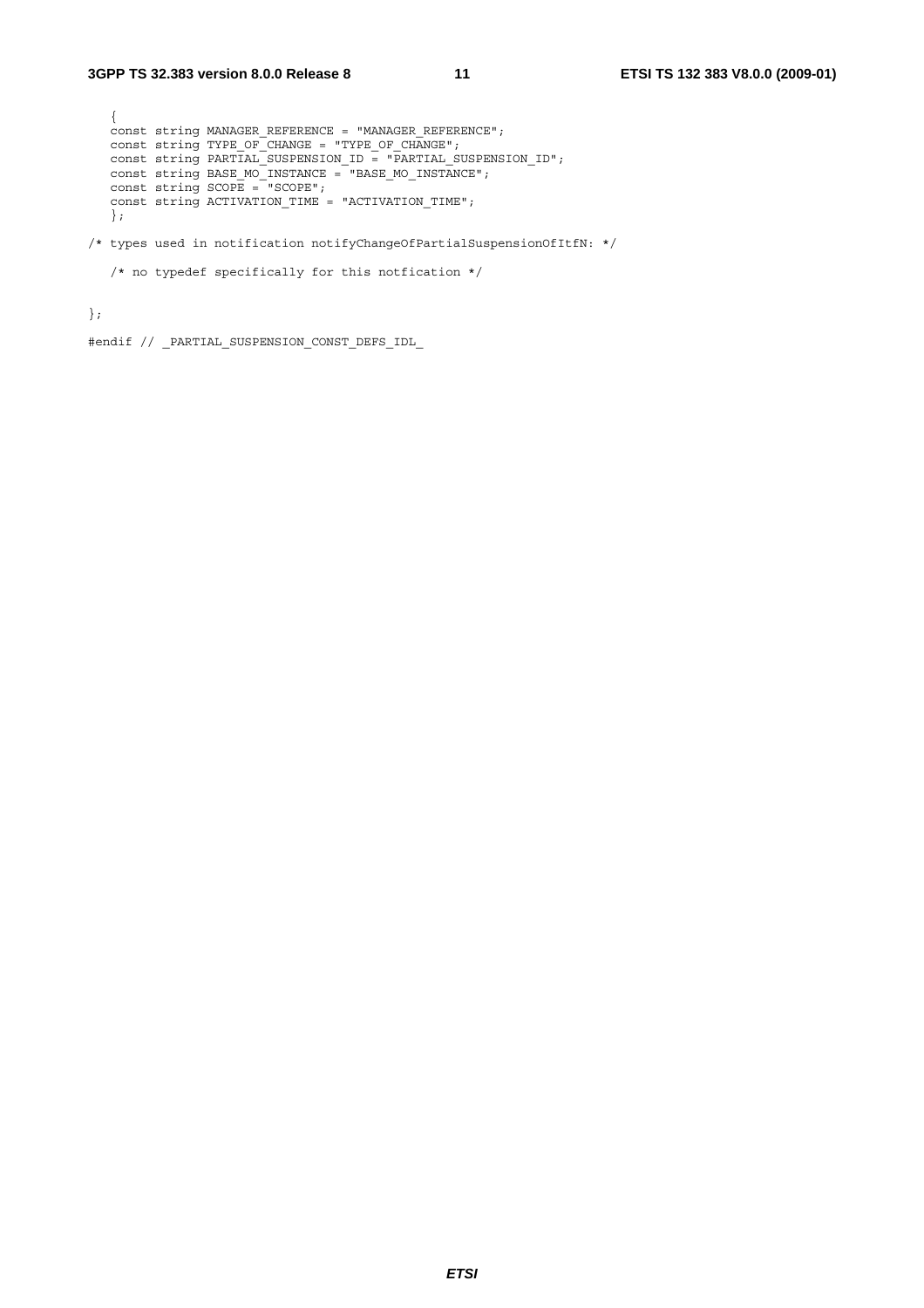# A.2 IDL specification (file name "PartialSuspensionSystem.idl")

```
//File: PartialSuspensionSystem.idl 
#ifndef _PARTIAL_SUPENSION_IRP_SYSTEM_IDL_ 
#define _PARTIAL_SUPENSION_IRP_SYSTEM_IDL_ 
#include <PartialSuspensionConstDefs.idl> 
#include <GenericIRPManagementSystem.idl> 
// This statement must appear after all include statements 
#pragma prefix "3gppsa5.org" 
/* ## Module: PartialSuspensionSystem */ 
module PartialSuspensionSystem 
{ 
    /* 
    If the system fails to complete an operation, then it can provide a reason 
    to qualify the exception. The semantics carried in this reason are outside 
    the scope of the present document. 
    */ 
   exception SetPartialSuspensionOfItfN { string reason; };
   exception RemovePartialSuspensionOfItfN { string reason; };
   exception ReadActivePartialSuspensionsOfItfN { string reason; };
    interface partialSuspension 
\{ /* for the purpose of this operation see 3GPP TS 32.382 */ 
       PartialSuspensionConstDefs::Status setPartialSuspensionOfItfN 
\overline{a} in PartialSuspensionConstDefs::ManagerReference managerReference, 
          in PartialSuspensionConstDefs::DNOpt baseMOInstance, 
          in PartialSuspensionConstDefs::ScopeTypeConditional scope, 
          out PartialSuspensionConstDefs::PartialSuspensionIdConditional partialSuspensionId, 
          out PartialSuspensionConstDefs::PartialSuspensionListConditional 
              conflictingPartialSuspensionList, 
          out PartialSuspensionConstDefs::ActivationTimeOpt activationTime 
          ) 
       raises 
\overline{a} SetPartialSuspensionOfItfN, 
          GenericIRPManagementSystem::ParameterNotSupported, 
          GenericIRPManagementSystem::InvalidParameter, 
          GenericIRPManagementSystem::ValueNotSupported, 
          GenericIRPManagementSystem::OperationNotSupported 
          ); 
       /* for the purpose of this operation see 3GPP TS 32.382 */ 
       PartialSuspensionConstDefs::Status removePartialSuspensionOfItfN 
\overline{a} in PartialSuspensionConstDefs::ManagerReference managerReference, 
          in PartialSuspensionConstDefs::PartialSuspensionId partialSuspensionId 
 ) 
       raises 
\overline{a} RemovePartialSuspensionOfItfN, 
          GenericIRPManagementSystem::ParameterNotSupported, 
          GenericIRPManagementSystem::InvalidParameter, 
          GenericIRPManagementSystem::ValueNotSupported, 
          GenericIRPManagementSystem::OperationNotSupported 
          ); 
       /* for the purpose of this operation see 3GPP TS 32.382 */ 
       PartialSuspensionConstDefs::Status readActivePartialSuspensionsOfItfN 
\overline{a} out PartialSuspensionConstDefs::PartialSuspensionListConditional 
                 activePartialPuspensionList 
 ) 
       raises
```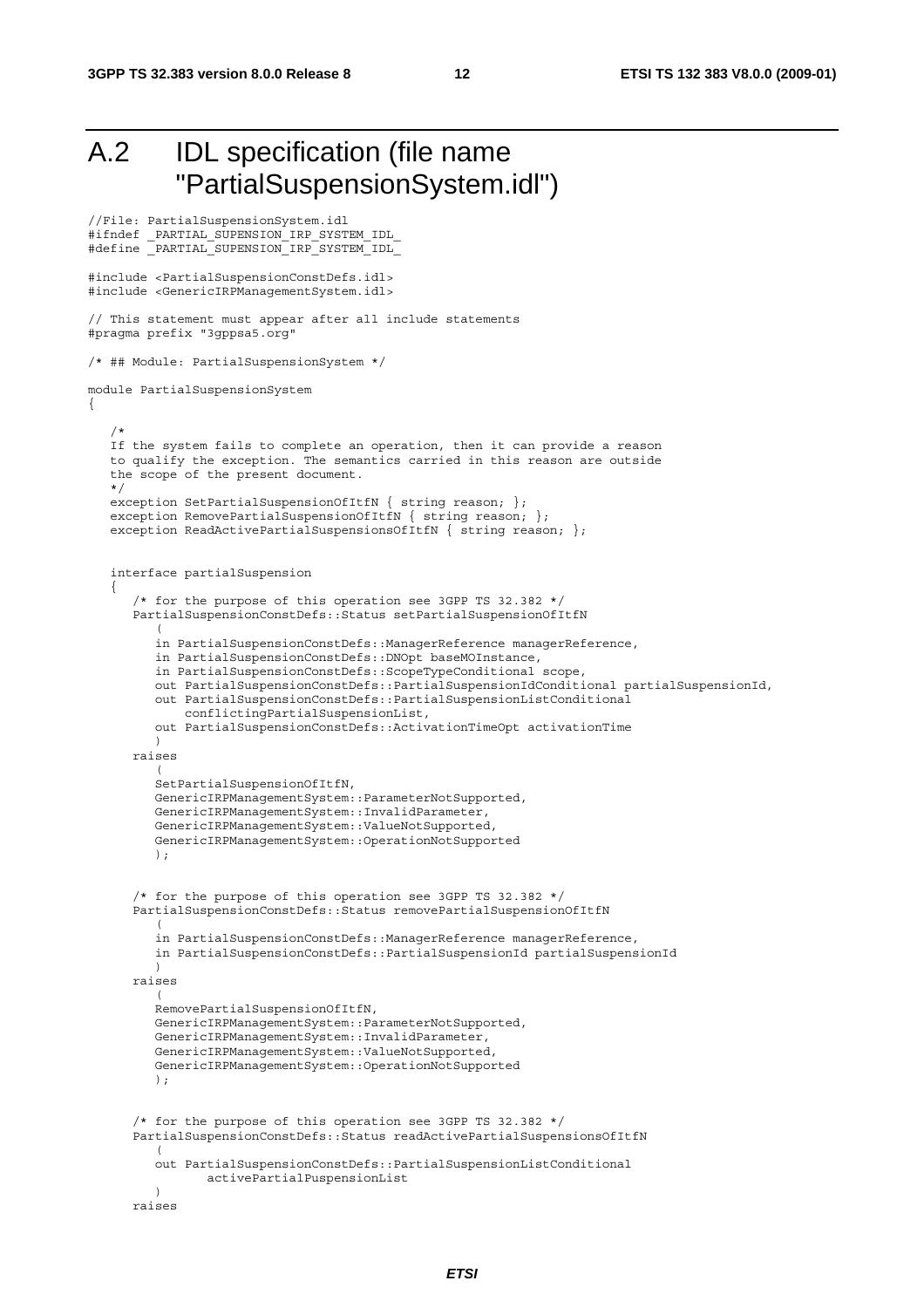```
 ( 
         ReadActivePartialSuspensionsOfItfN, 
 GenericIRPManagementSystem::ParameterNotSupported, 
 GenericIRPManagementSystem::InvalidParameter, 
 GenericIRPManagementSystem::ValueNotSupported, 
         GenericIRPManagementSystem::OperationNotSupported 
         ); 
   };
```
};

#endif // \_PARTIAL\_SUPENSION\_IRP\_SYSTEM\_IDL\_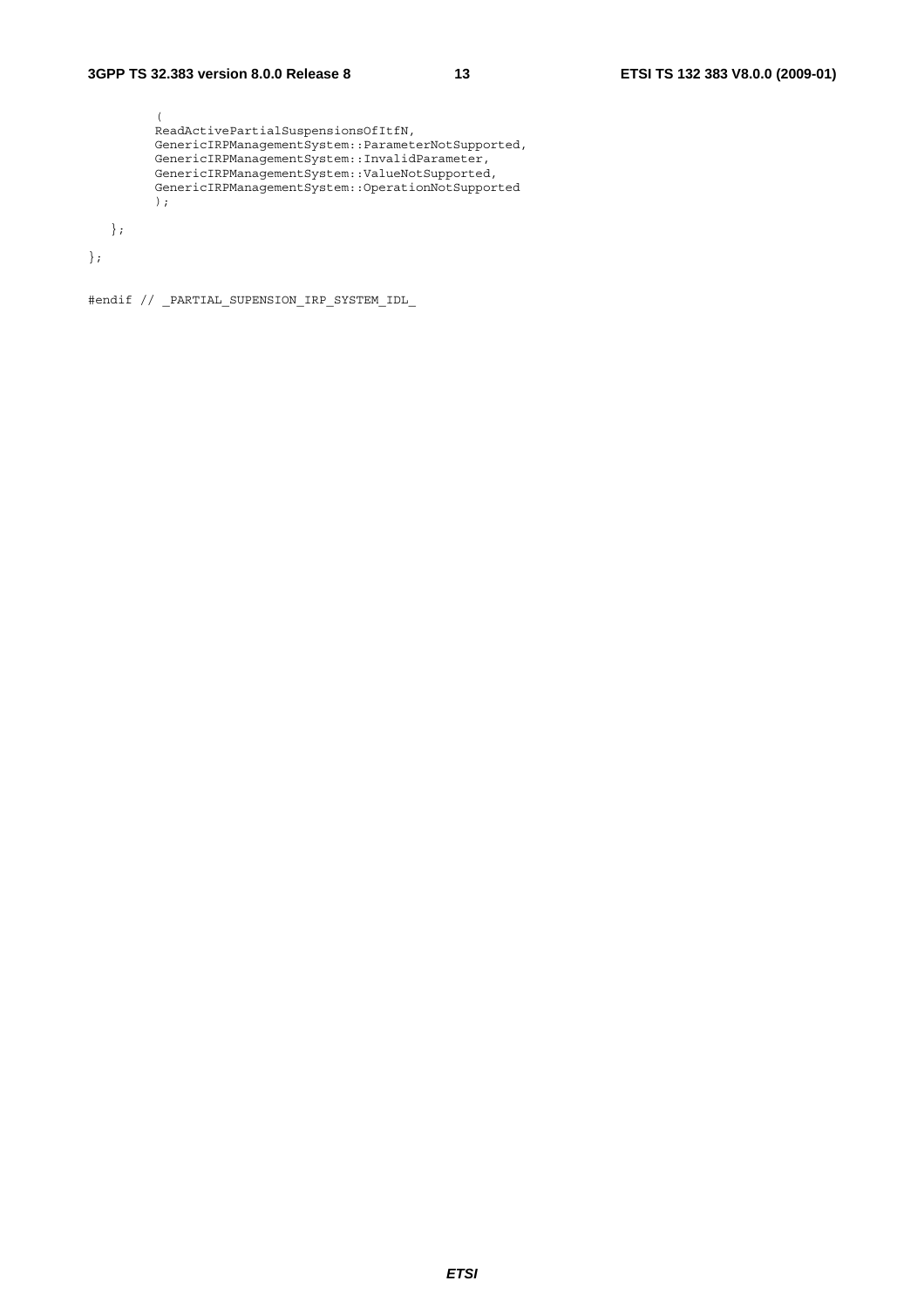```
A.3 IDL specification (file name 
            "PartialSuspensionOfItfNNotifications.idl") 
//File: PartialSuspensionOfItfNNotifications.idl 
#ifndef _PARTIAL_SUSPENSION_OF_ITFN_NOTIFICATIONS_IDL_ 
#define _PARTIAL_SUSPENSION_OF_ITFN_NOTIFICATIONS_IDL_ 
#include <PartialSuspensionConstDefs.idl> 
#include <NotificationIRPNotifications.idl> 
// This statement must appear after all include statements 
#pragma prefix "3gppsa5.org" 
/* ## Module: PartialSuspensionOfItfNNotifications 
This contains the specification of notifications of Partial Suspension of Itf-N. 
========================================================================== 
*/ 
module PartialSuspensionOfItfNNotifications 
{ 
    /* Constant definitions for the notifyChangeOfPartialSuspensionOfItfN notification */ 
    interface notifyChangeOfPartialSuspensionOfItfN: NotificationIRPNotifications::Notify 
\{const string EVENT TYPE = "notifyChangeOfPartialSuspensionOfItfN";
 /** 
       * This constant defines the name of the ManagerReference property, 
      * which is transported in the filterable body fields.
      * The data type for the value of this property is
       * PartialSuspensionConstDefs::ManagerReference. 
       */ 
      const string MANAGER REFERENCE =
          PartialSuspensionConstDefs::AttributeNameValue::MANAGER_REFERENCE; 
       /** 
       * This constant defines the name of the TypeOfChange property, 
       * which is transported in the filterable_body fields. 
       * The data type for the value of this property is 
       * PartialSuspensionConstDefs::TypeOfChange. 
       */ 
      const string TYPE OF CHANGE =
          PartialSuspensionConstDefs::AttributeNameValue::TYPE_OF_CHANGE; 
       /** 
       * This constant defines the name of the PartialSuspensionId property, 
      * which is transported in the filterable body fields.
       * The data type for the value of this property is 
       * PartialSuspensionConstDefs::PartialSuspensionId. 
       */ 
      const string PARTIAL SUSPENSION ID =
         PartialSuspensionConstDefs::AttributeNameValue::PARTIAL_SUSPENSION_ID;
 /** 
       * This constant defines the name of the BaseMOInstance property, 
       * which is transported in the filterable_body fields. 
       * The data type for the value of this property is 
       * PartialSuspensionConstDefs::DNOpt. 
       */ 
       const string BASE_MO_INSTANCE = 
          PartialSuspensionConstDefs::AttributeNameValue::BASE_MO_INSTANCE; 
       /** 
       * This constant defines the name of the Scope property, 
       * which is transported in the filterable_body fields. 
       * The data type for the value of this property is 
       * PartialSuspensionConstDefs::ScopeTypeConditional. 
       */ 
       const string SCOPE = 
          PartialSuspensionConstDefs::AttributeNameValue::SCOPE;
```
*ETSI*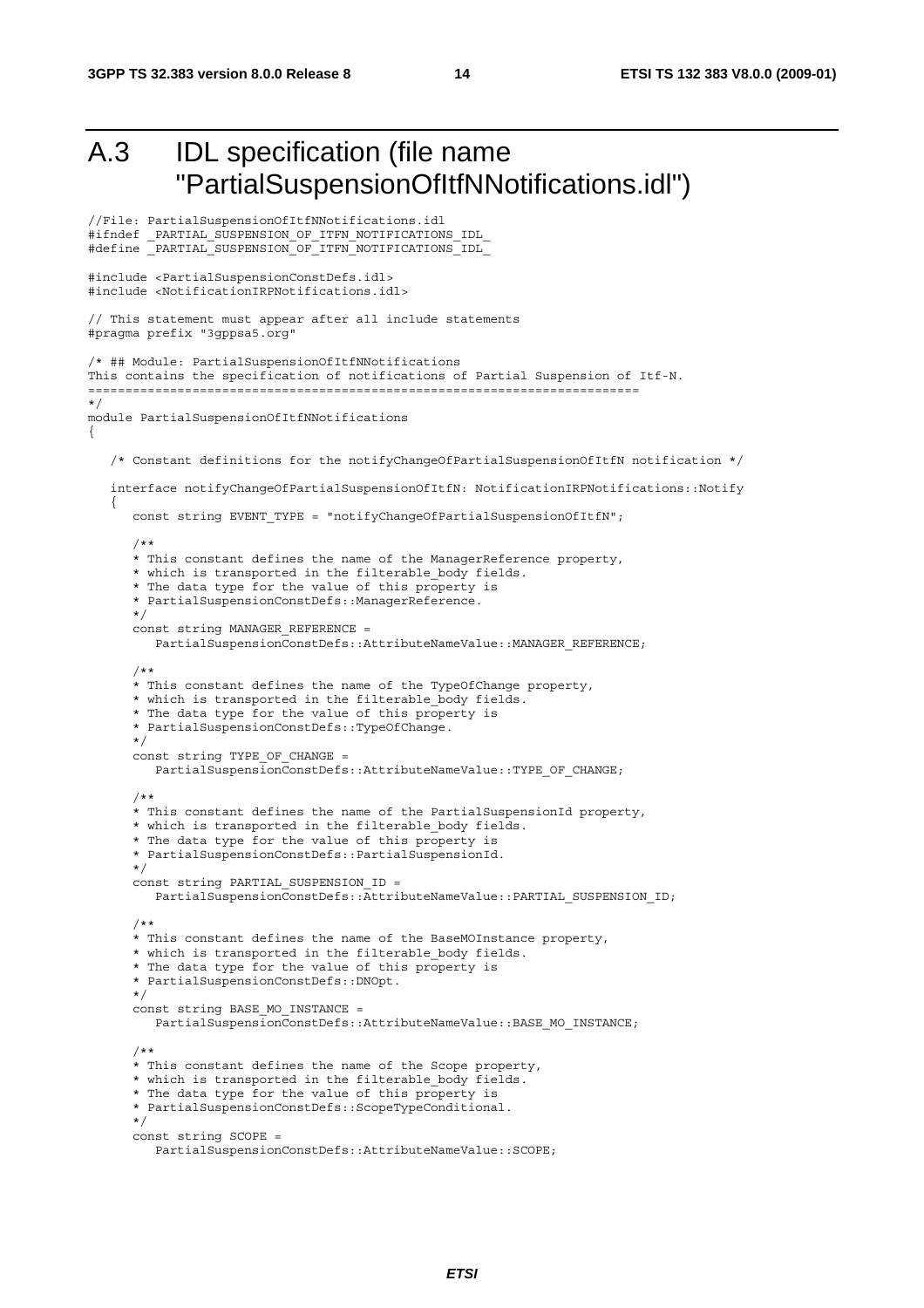### **3GPP TS 32.383 version 8.0.0 Release 8 15 ETSI TS 132 383 V8.0.0 (2009-01)**

```
 /** 
 * This constant defines the name of the ActivationTime property, 
 * which is transported in the filterable_body fields. 
 * The data type for the value of this property is 
 * PartialSuspensionConstDefs::ActivationTimeOpt. 
      */ 
 const string ACTIVATION_TIME = 
 PartialSuspensionConstDefs::AttributeNameValue::ACTIVATION_TIME; 
   };
```
};

#endif // \_PARTIAL\_SUSPENSION\_OF\_ITFN\_NOTIFICATIONS\_IDL\_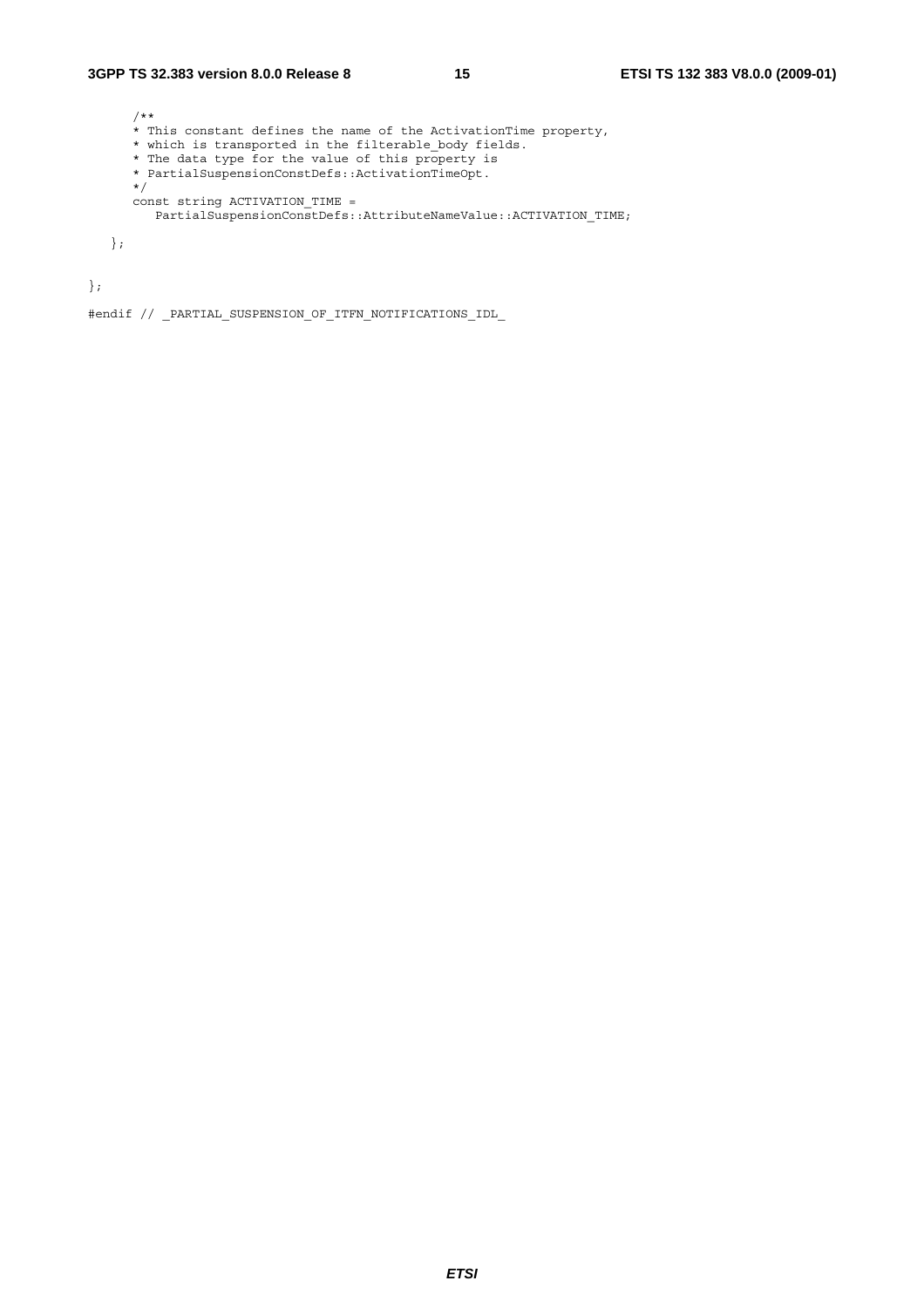# Annex B (informative): Change history

| <b>Change history</b> |       |           |           |    |                                 |               |       |            |
|-----------------------|-------|-----------|-----------|----|---------------------------------|---------------|-------|------------|
| <b>Date</b>           | TSG # | TSG Doc.  | <b>CR</b> |    | <b>Subject/Comment</b>          | Cat           | Old   | <b>New</b> |
| <b>Mar 2007</b>       | SA 35 | SP-070060 | $\sim$    | -- | Submitted to SA#35 for Approval | $\sim$ $\sim$ | 1.0.0 | 7.0.0      |
| Dec 2008              | SA 42 | $- -$     | $- -$     | -- | Upgrade to Release 8            | $- -$         | 7.0.0 | 8.0.0      |
|                       |       |           |           |    |                                 |               |       |            |
|                       |       |           |           |    |                                 |               |       |            |